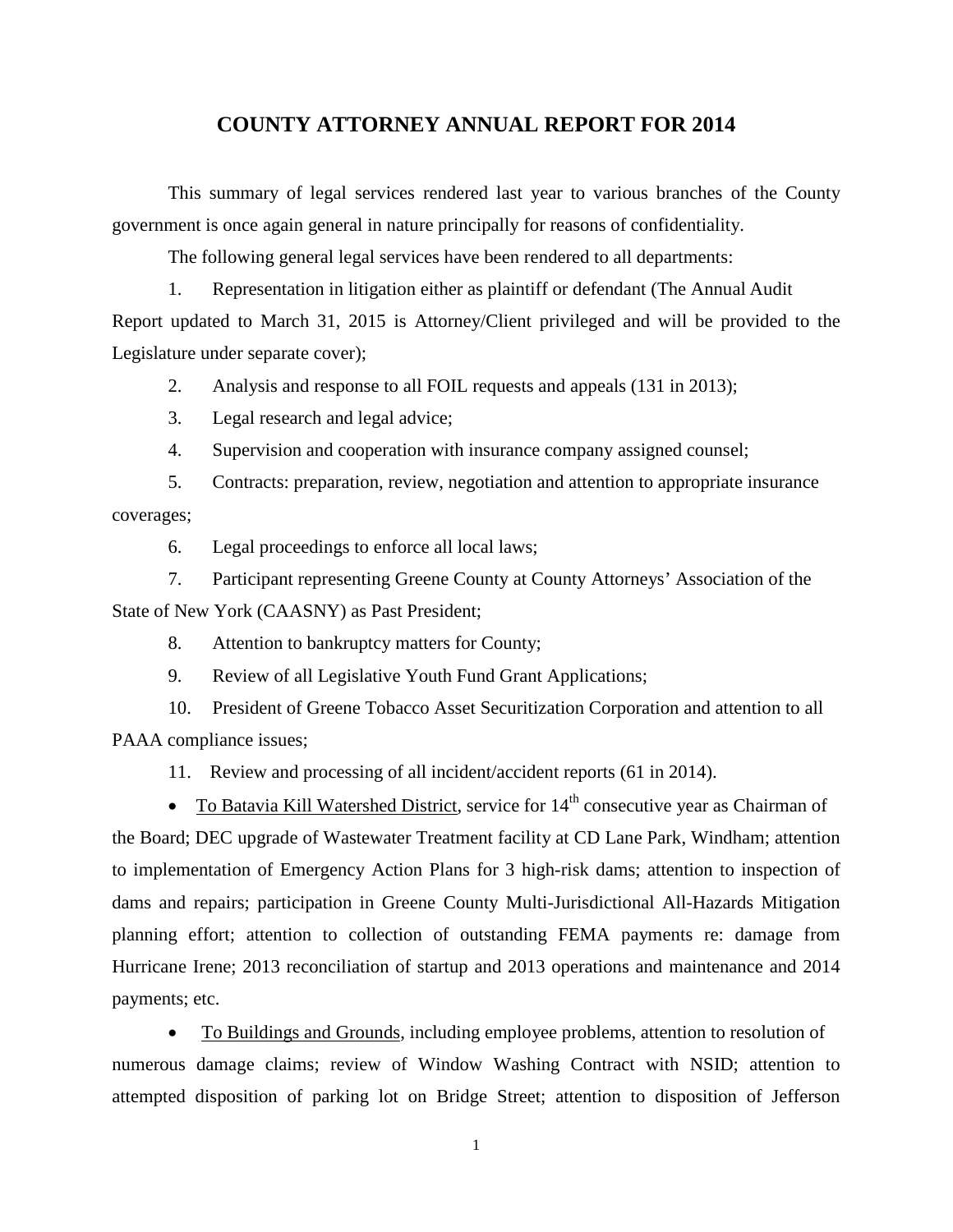Heights sewer line; attention to collection of overdue accounts; attention to eminent domain in Lexington for road repair issues; attention to review and approval of construction contracts; review of contract with SolarCity; etc.

• To Civil Service, (see overview above) legal research; attention to claims of employees to file suit against County; etc.

• To County Clerk, including consultation on issues regarding legality of documents to be filed or answered, fees to be paid; legal research and memorandum re: multiplicity of issues; etc.

• To District Attorney, including prosecution at Town Court level of misdemeanor violations of County local laws, preparation of civil judgments for fines; etc.

• To Economic Development, Tourism & Planning, including attendance at Quantum Fund closings (2 in 2014); loan modifications, mortgages, delinquencies; pre-school handicapped transportation contract; attention to certain IDA issues; following up legal action for collections; preparation and revision of documents used for Quantum and Microenterprise Loan closings; preparation of mortgage satisfactions as requested; attention to delinquency, including foreclosure and repossession of assets; preparation of extension letter to close Quantum Fund Loan; attention to Bass Tournament matters, copyright issues, and attention to County festival contracts; attention to various insurance issues; attention to questions re: usage of POINT facilities; attention to Friar Tuck bankruptcy/Caridi Estate; attention to Champlain Hudson Power Express Siting settlement; Scribner Hollow Corp. loan restructure and enforcement of agreement; ex officio member of Economic Development Committee; approval of contracts and facilitate closings for Flood Buyout Program; attendance at Economic Development Loan and Quantum Fund Committee meetings; assisting in the revamping of the Economic Development Loan applications; etc.

• To Board of Elections, legal advice; approval of contracts; attention to request to use voting machines by localities; legal representation regarding election law issues; etc.

• To Board of Electrical Examiners, including attendance at meetings; interpretation and amendment of code; response to letters and complaints re: code provisions; assistance with enforcement of permit laws; miscellaneous legal advice; etc.

• To Emergency Management, review of Policy & Procedures for Emergency Dispatch Center; attention to renewal of radio antenna site leases; attention to review of bids for

2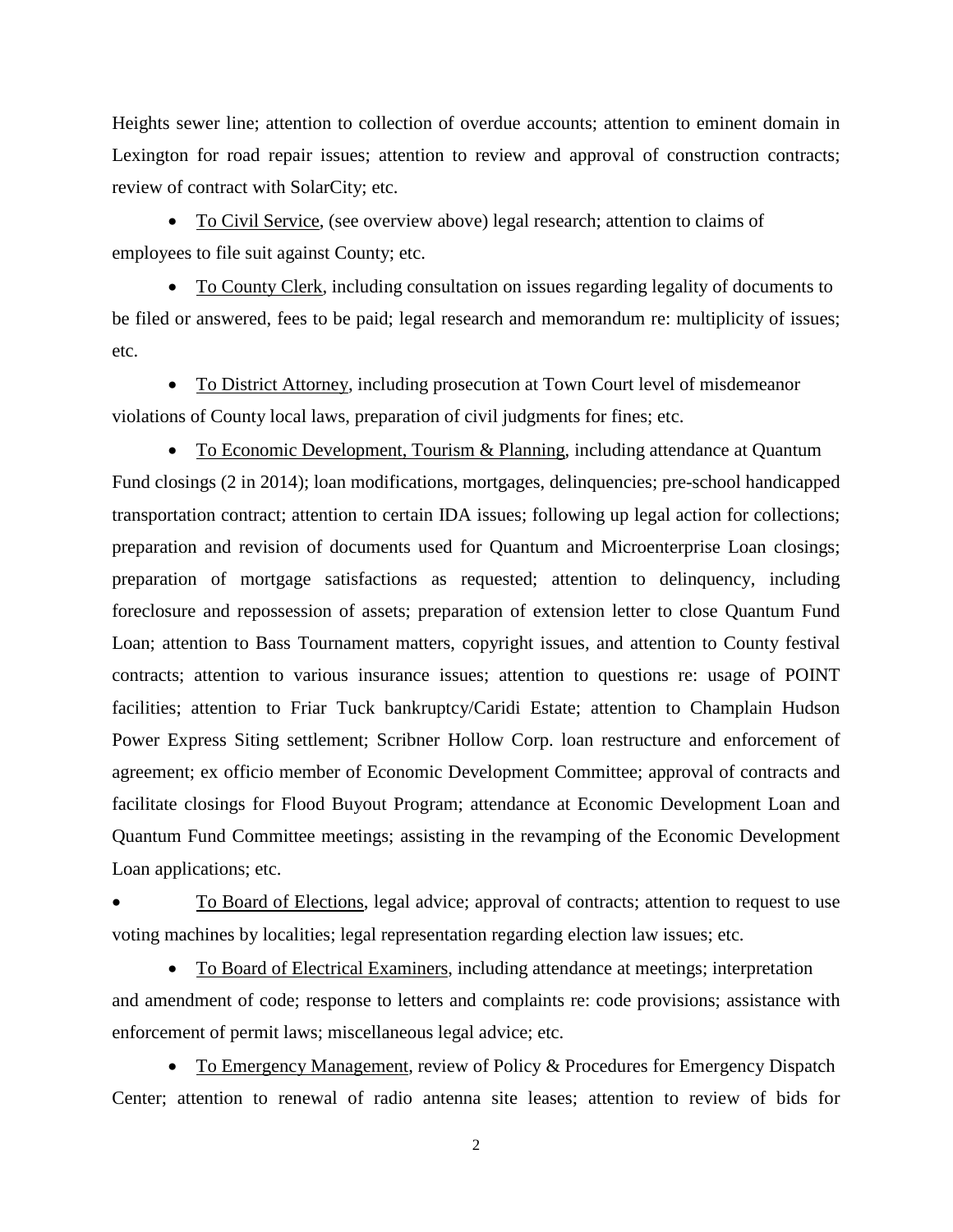communications study; attention and negotiation of Paramedic Service Agreement; attention to and preparation of necessary documentation re: Windham Mountain communication tower; etc.

• To Board of Ethics, including legal advice; administrative assistance; etc.

• On Family Court Matters, including weekly appearance of Assistant County Attorney on PINS proceedings, juvenile delinquent applications and hearings when necessary and interstate support agreements; etc.

• To Family Planning, general legal services; attention to contract review and amendments; etc.

• To Highway Department, negotiations of various contract disputes; multiple

meetings; attention to General Municipal Law application to bidding contracts; negotiation or settlement for claims of damage to private vehicles or other property; employee discipline problems; attention to various claims for property damage by Greene County vehicles; attention to temporary and permanent easements for highway work on many sites; assistance with land acquisitions for bridge and highway improvements; communications with New York State Department of Environmental Protection; acquisition by eminent domain of County Route 6 parcel; attention to Eminent Domain Proceedings in Lexington; attention to litigation and settlement of lawsuit by Merritt Construction, Inc. v. Greene County; etc.

• To Human Resources, attention to various complaints by or against Human

Resources; attendance at and participation in continuing training regarding Progressive Employee Discipline; Sexual Harassment and Hostile Workplace Investigations; legal advice regarding various employee complaints; attention to review and investigation into all complaints re: violations of County policies; interpretation of resolution re: Retiree Health Benefits; HIPAA Refresher Training; Workplace Violence training; resolve issues re: employment rights for Greene County employees in retirement; update memo re: workers' compensation for orientation of new employees; attention to health insurance coverage for siblings of employee policy; attention to all ADA requests for accommodations; review of all unemployment compensation claims; etc.

• To Human Services, general legal services; attention to and negotiation of license for senior citizen centers in various municipalities; attention to issues regarding liability for senior citizen centers; etc.

• On Insurance Matters, including claims submissions, attention securing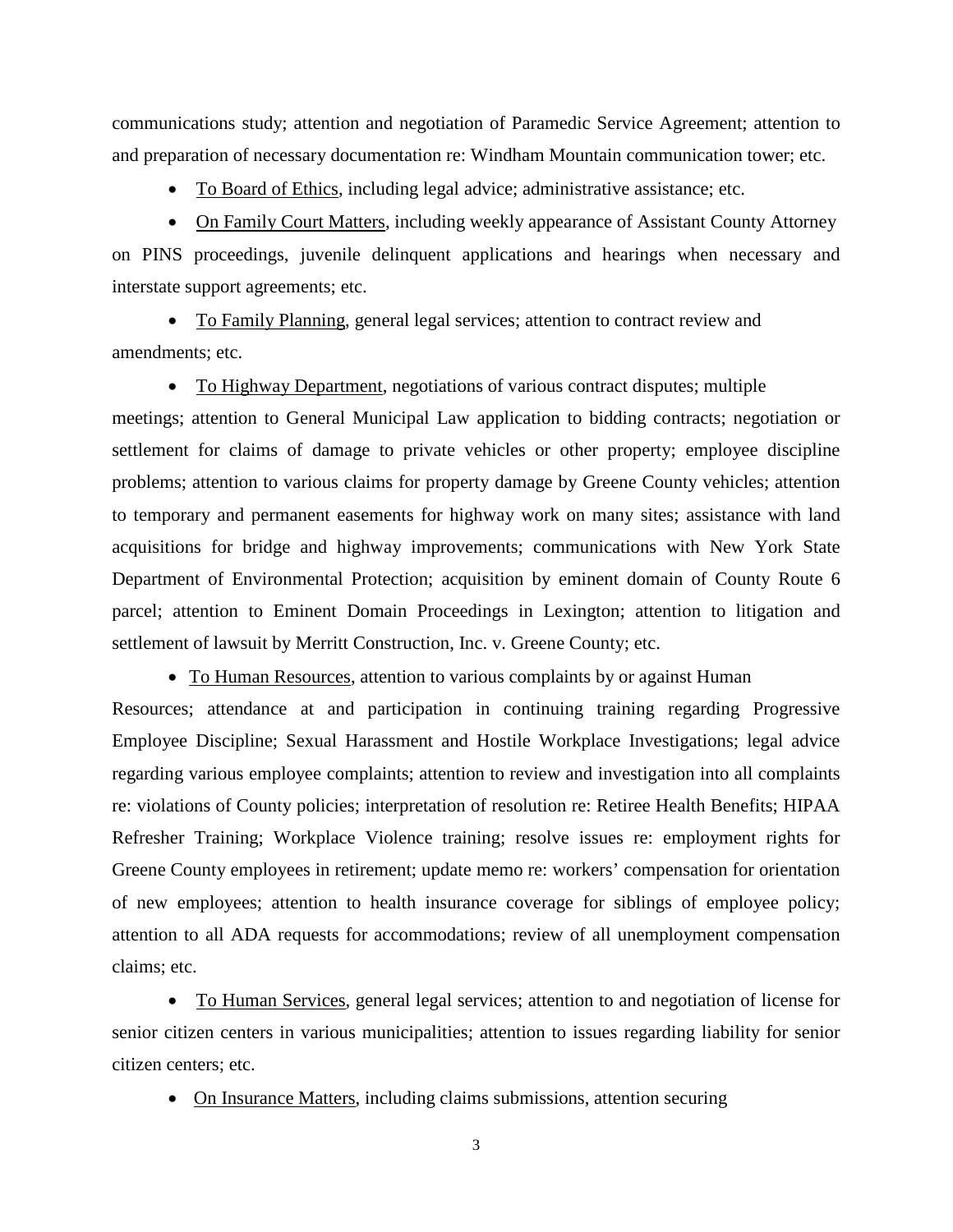appropriate legal representation for County on all claims lawsuits; attention to supervision of assigned attorneys; quarterly meetings to review claims; attendance at Examinations Before Trial, 50-H hearings; review of all insurance coverage; attention to implementation of risk reduction program; telephonic conferences with Marshall & Sterling; etc. See Litigation Report attached hereto.

## • To The Legislature, including attendance at monthly committee and Legislative

meetings; assistance in filing certificates of appointment of officers, undertakings by County officers; ethics opinions; review of all contracts signed by County; review of all resolutions passed by Legislature; review General Municipal Law regarding public bidding procedures; attention to review of certain State legislation for support by Legislature; attention to lease renewals; legal research and advice re: all insurance; legal research re: workers compensation law; investigations into allegations of misconduct by certain employees; consultation with labor counsel; amendment of conditions and terms for solid waste removal contracts; facilitate educational training by County's insurance carriers for risk management; update of HIPAA manual and re-training of all covered departments; court appearances regarding prosecution of various other offenses as they effect Greene County; investigations of several employee complaints re: harassment and report to County Administrator; attention to TASC issues including PAAA compliance*;* attention to review and negotiation of copier and other office equipment leases; negotiation of fine amounts with DEC; attention to taxpayers complaints; research re: volunteer insurance; handling of all claims against the County including correspondence with insurance companies and the investigation and settlement of minor claims; continuation of legal action in Federal District Court to recoup overcharges to Greene County for Medicaid Pharmacy costs; legal representation and negotiations with New York State Attorney General; attention to transfer of County property to Town of Coxsackie for municipal uses; attention to Notices of Claim for personal injuries; preparation of 2014 Cost Allocation Summary for auditors; preparation of annual litigation audit; preparation of annual contracts for Greene County with:

- 1. Community Action of Greene County
- 2. Council on the Arts
- 3. Historical Society
- 4. County Libraries Association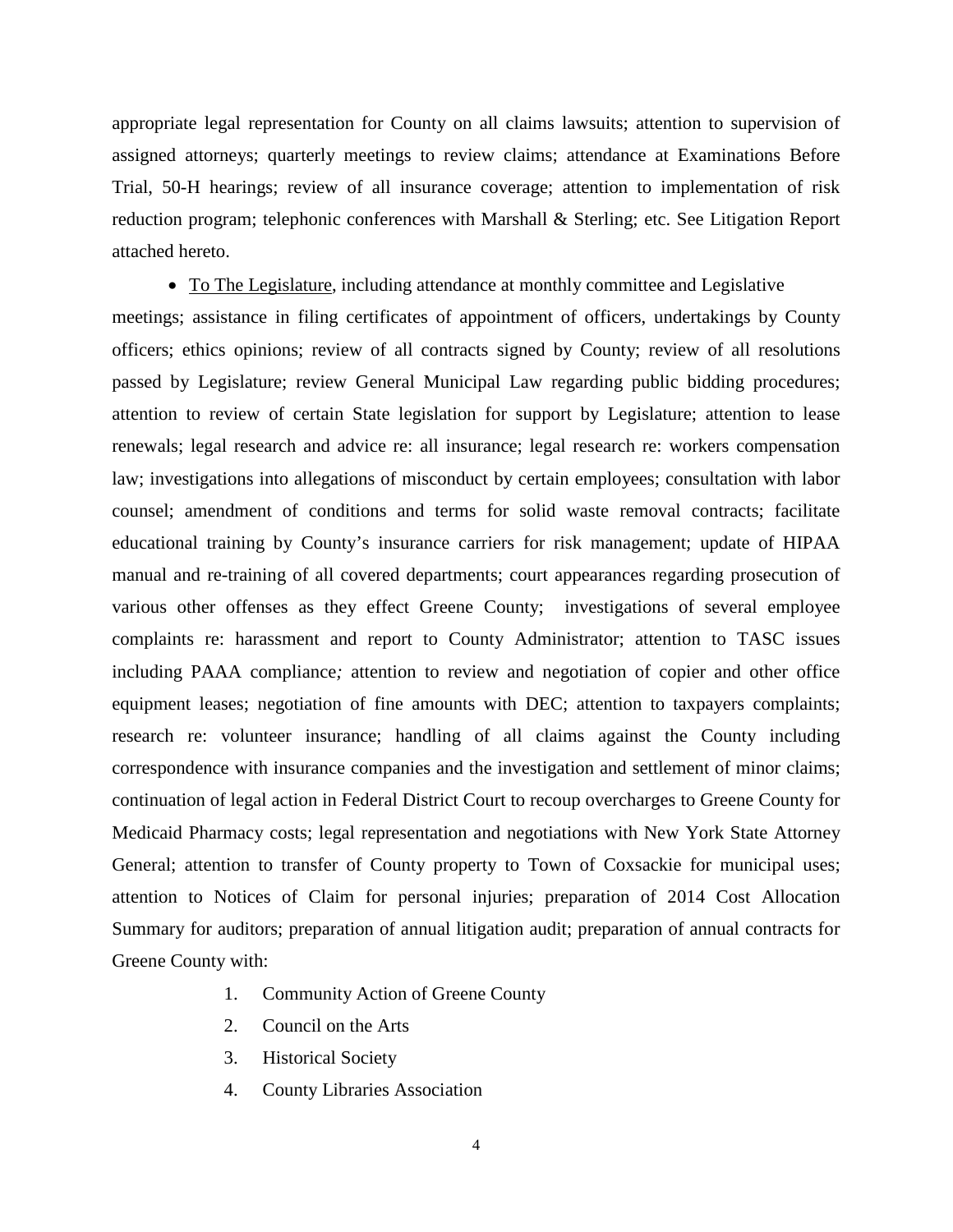- 5. Ulster-Greene NYSARC
- 6. Community Services Board and Twin County Recovery Services
- 7. Soil & Water Conservation
- 8. Federation of Sportsmen Clubs
- 9. Agricultural Society;

Supervision and assistance to all insurance-appointed attorneys defending and representing Greene County; small claims management, including preparations of release and facilitating payment of claims below deductible level of insurance policies; attention to Workplace Violence Prevention Program as mandated by New York State Labor Law; review of all Youth Fund Grants; resolution and follow-up on extension of County fuel prices to local municipalities; service as President of Tobacco Asset Securitization Corp., including scheduling and attendance at annual meeting, electronic filing of required financial reports pursuant to PAAA; attention to workplace violence complaints; attention to legal research; response to several letters re: retiree or employee health insurance benefits; preparation of 2013/2014 Litigation Report/Annual Audit; written opinions as to the status of independent contracts and compliance with IRS regulations; attention to numerous complaints and claims from inmates; attention to contesting, where applicable, of unemployment benefits for employees; attention to action on performance bond for contractors; membership on Administrative Manual Review Committee; legal research re: various matters; revision of Social Networking Policy; attention to revision of OMIG Corporate Compliance Policy; workplace violence prevention training; preparation of Requests for Quotes for Consultants; attention to extension of local sales tax; attention to independent contracts status for certain individuals; drafting CGSSRT municipal agreement and resolution; attention to drafting lease with Nature Conservancy and closing title of conveyance from Nature Conservancy to Soil and Water Conservation District; preparation of intermunicipal agreements with towns, villages and adjoining counties; review of Window Washing Contract with NSID; Tepper Phase II Environment Assessment, action closed by property sale; opposition to Safe Act; attention to closing the Windham Cell Tower site; attention to location of casinos; etc.

• To Mental Health, attention to revision of consent forms for patients to be

HIPAA compliant as well as attention to various issues regarding Court orders and subpoenas and release of records; attention to debt collection for unpaid fees; legal representation with regard to Assisted Outpatient Treatment (AOT) proceedings (17 in 2014), petitions and hearings;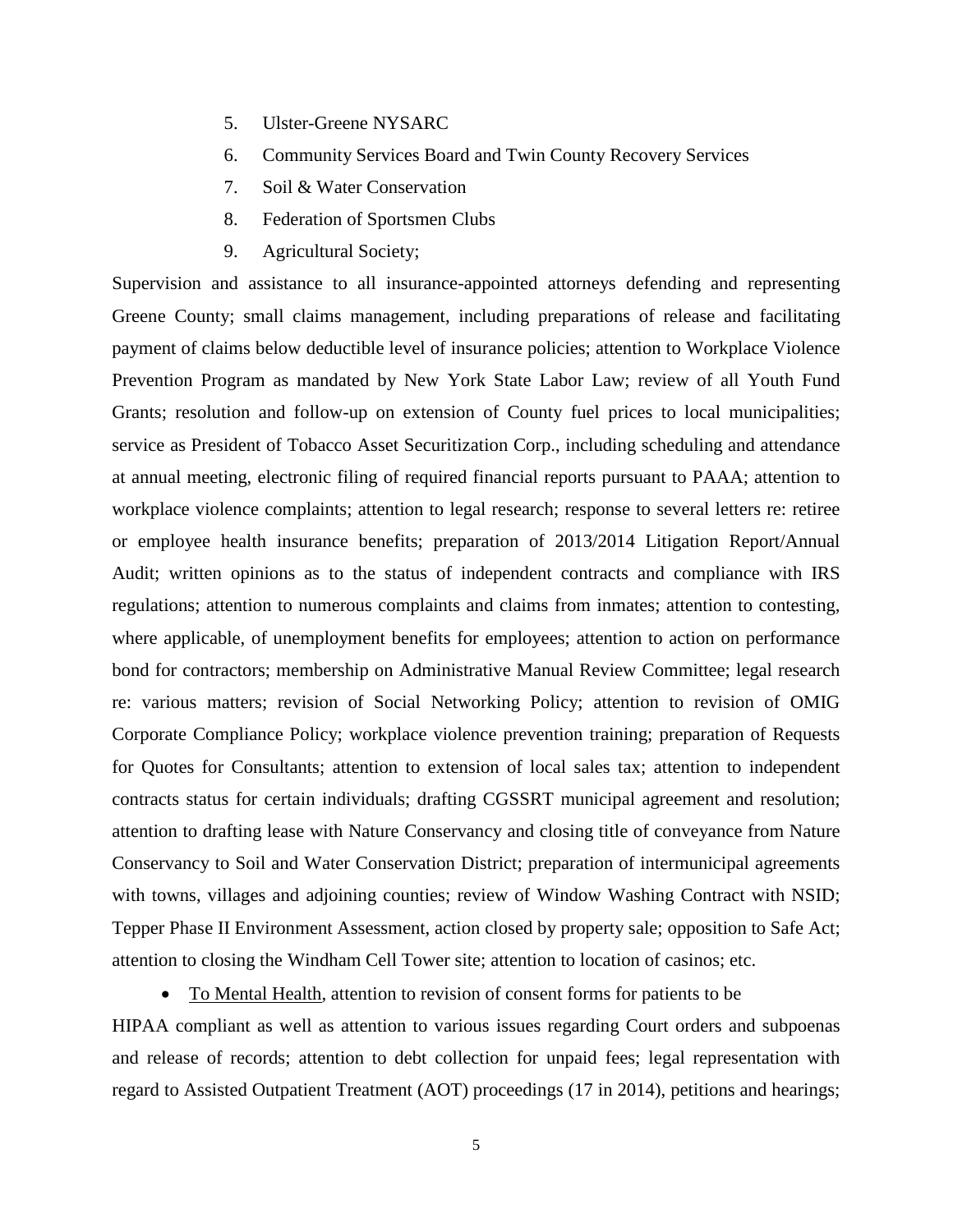attention to legal issues regarding production of documents and reports, subpoenas and FOIL requests in light of HIPAA regulations; petitions and hearings; legal research and memo regarding release of psychotherapy notes under HIPAA; preparation of contracts for independent contractors; review of requests for documents re: HIPAA compliant; response to Mental Health records requests (153 in 2014); etc.

- To NYS Department of Motor Vehicles, general legal services, etc.
- To Public Defender's Office, general legal services; defense re: Public Defender; etc.
- To Public Health Department, including production of subpoenaed records, review

of plurality of contracts, advice regarding future projects and employee disciplinary action; preparation of various forms to comply with HIPAA; HIPAA training; attention to obtaining proper insurance documentation for various providers; response to letters re: lead poisoning and dog bites; legal research and response to questions re: sale of CHAA Volunteers liability; legal research re: liability of volunteers; RFP for Veterinary Services; attention to procedures and forms for EBOLA quarantine; etc.

• To Sheriff's Department, including assistance with prosecution of local law

violations, advice re: other civil matters, review of inmates claims; review of contracts; legal research; coordination of depositions in pending legal actions; attention to property executions and other civil matters; attention to training liability issues of canine and dive teams; handling of vehicle insurance claims; drafting CGSSRT municipal agreement and resolution; brought County Court action to vacate satisfaction of income execution; etc.

• To Department of Social Services, including foster care legal questions and related claims against the Department of Social Services; contract review; employee issues including threats; conflict of interest questions; issues re: collection of DSS liens in and out of state; check independent facilities insurance for physical abuse or sexual misconduct; etc.

• To Solid Waste Management, including letters to overdue debtors, contract review and negotiations*;* attention to small claims*;* attention to refuse removal agreements with various contracts; attention to the revision and review of Hazardous Waste Bid specifications; collection of delinquency accounts; preparation of contracts with carting services; interpretation of 2014 NEWS Contract; etc.

• To The Treasurer's Office, including foreclosure of tax liens, bond counsel work with Bond, Schoeneck & King, law changes on tax foreclosure, representation on Sleepy Hollow

6